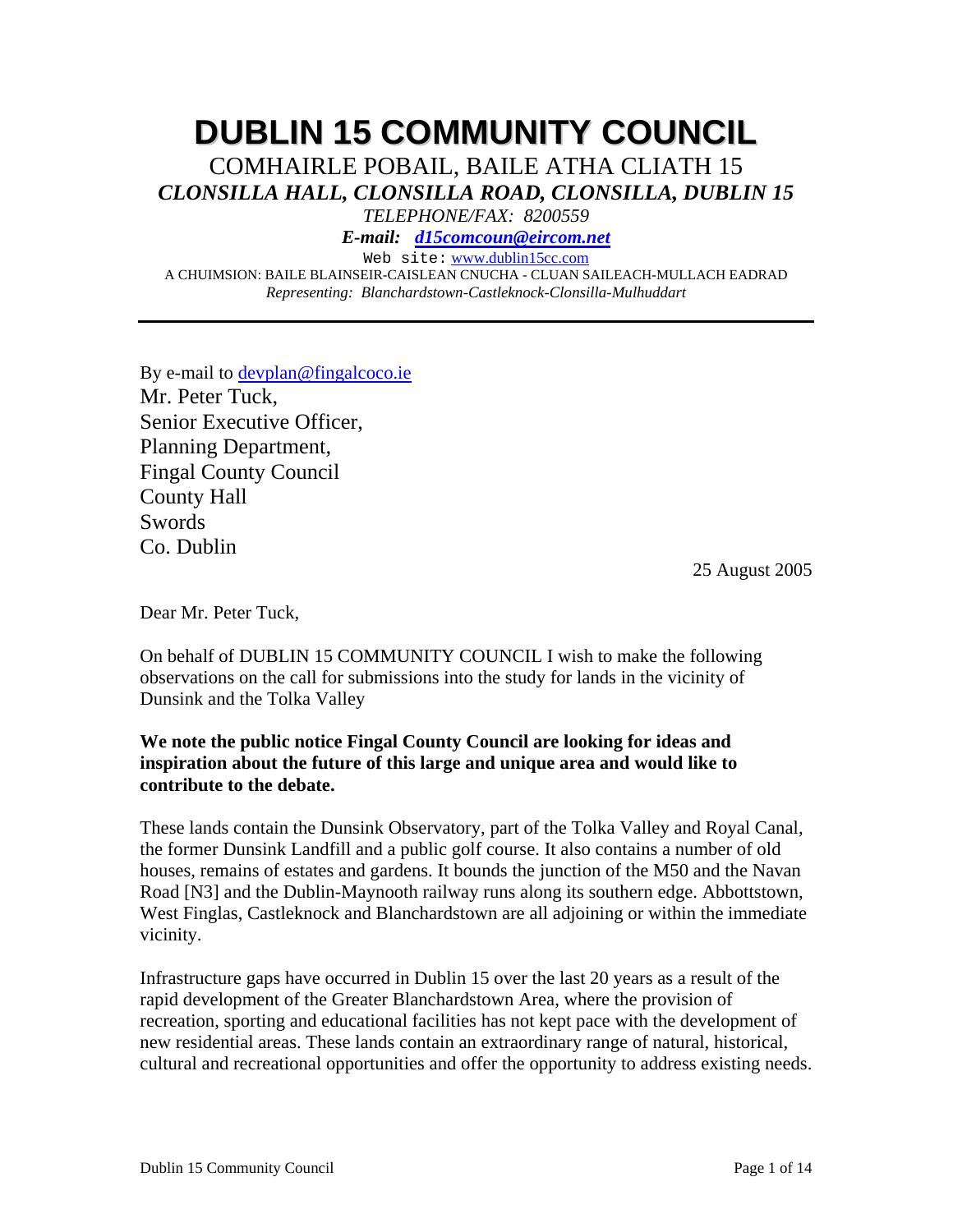We believe that the key development themes for the study for lands in the vicinity of Dunsink and the Tolka Valley should be:

- Maintain sporting & open character of the land.
- Maintain the green belt separating Fingal (and the Dublin 15 area) from the Dublin City Council area.
- Address the lack of post primary school places in Castleknock by providing an additional reserved site for a school.
- Playing pitches (including some all weather playing surfaces) for Dublin 15 clubs.
- Playing pitches (including some all weather playing surfaces) for Dublin City Council area (Finglas, Meakstown and Pellettstown) clubs.
- Community resource center (similar to Portmarnock center) adjacent to playing fields c/w car park & changing facilities.
- Bridle path in the vicinity of the Ashtown equestrian center & the development of an equestrian leisure & tourism center.
- Additional 9 hole extension to Elmpark golf center.
- Encourage diversity by provide for sports not already catered for in the Dublin 15 area – (See list).
- Develop angling and water sport at appropriate locations along Tolka Valley and Royal Canal
- Interpretive centre based around the Dunsink Observatory, with a Science, Space & Planetary theme
- Link to the Phoenix Park racecourse development's proposed public open space, with a pedestrian bridge over the Royal Canal & railway line.
- Address the unauthorized use of agricultural lands in the vicinity of the Dunsink Observatory for scrap car business.

# **1.0 General planning issue**

The Dunsink/Scribblestown Study area includes the Dunsink Landfill, parts of the Royal Canal, Tolka River Valley, N3 and Connolly-Maynooth Railway line, Elm Green house and public golf course, an astronomical observatory, a number of traveller halting sites, the National Food Centre, some industry (eg Manders), the Travellodge, a number of sports grounds (including Coolmine RFC and Ashtown Villa FC) and the remains of a number of fine houses and estates including Dunsinea, Priorstown, Ashton and Ashbrook.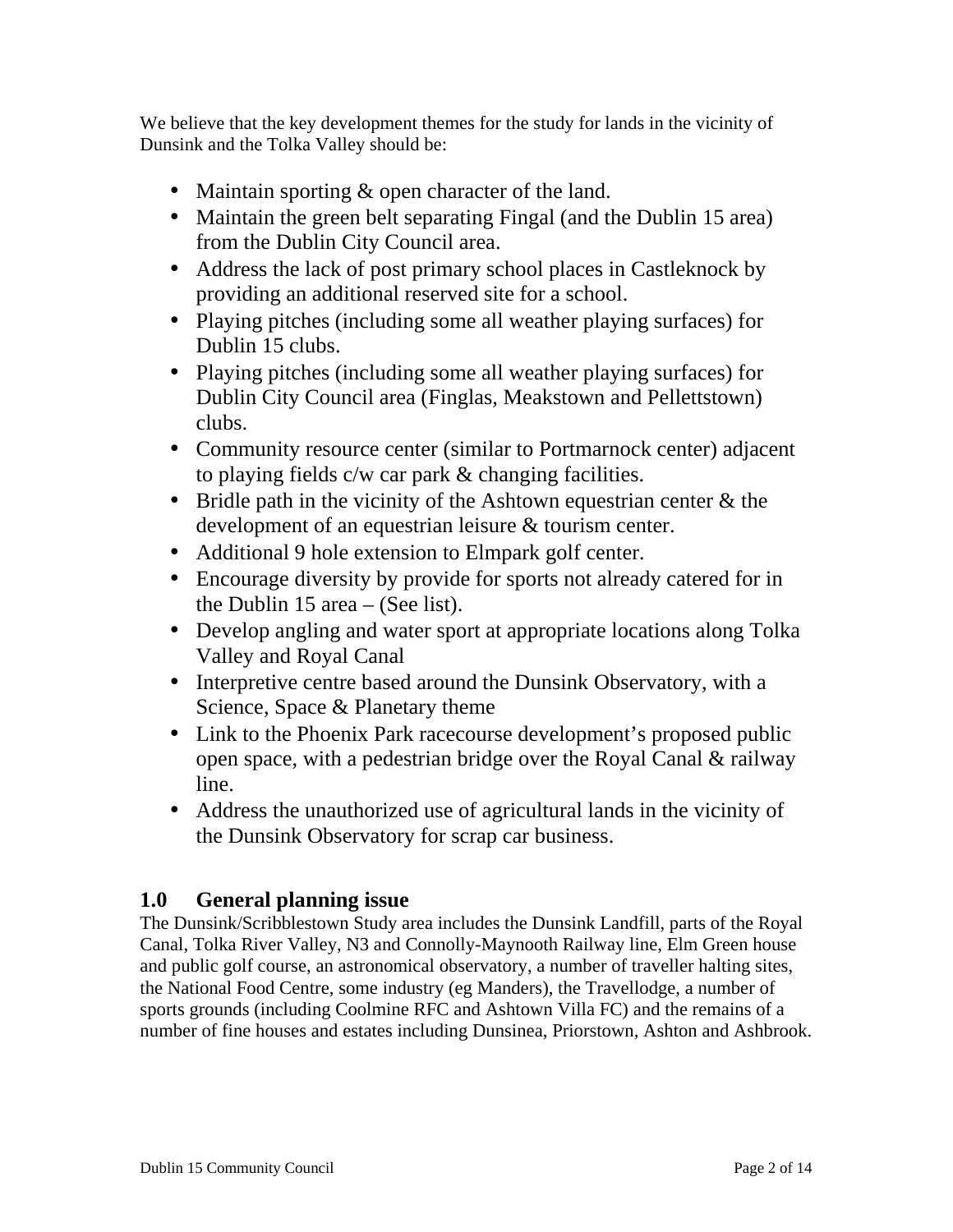This area provides extensive views southwards over the Castleknock area, parts of Dublin City and to the Dublin Mountains. Conversely, it is a highly visible area from these locations although a significant number of these views are long range in nature. The high amenity zoning of these areas is based on the prominence of the lands rather than an intrinsic quality to the landscape.

The closure of the Dunsink landfill at long last allows this land to realise its potential for a range of uses including amenity, tourism, ecology, education, science and residential. Under the current Development Plan the Study Area is primarily zoned for green belt, high amenity and open space and recreational amenities purposes with small areas zoned for residential and industrial uses. The newly adopted County Development Plan already provides enough land for more than sixteen thousand additional housing units in the Greater Blanchardstown Area including substantial lands on which no permission has yet been granted at Hollystown, Tyrellstown, Mulhuddart, Ongar, Diswellstown, Cappagh, Castleknock College, Hansfield and Clonsilla Village. There is enough land zoned in Fingal to meet our housing targets with headroom of 45%. Moreover, there are substantial lands within the development boundary in the Kilmartin/Powerstown area that are still zoned for agricultural development.

This is one of the last significant remaining green belt areas in Dublin 15. In all development planning in Dublin 15 over the last 15 years, the green belt zoning of these lands has been enhanced and upheld in recognition of the fact that the Dublin 15 area has undergone tremendous intense development for both housing, industry and commerce. The proper development of the area requires a significant amount of green land, providing space for parks, recreation, amenity, sports and tourism facilities. Retaining the Tolka Valley and Dunsink as green belt would ensure some essential environmental balance to the onward growth of Dublin 15 and indeed of Dublin city

It would be totally unnecessary and totally premature to zone open space and greenbelt lands in the Dunsink/Scribblestown area for housing. Not to mention the fact that it would undermine the greenbelt and require an alteration of the development boundary. **It should be noted, that any residential or increased industrial rezoning would be totally unacceptable.** 

Within the current zoning there is considerable opportunity for recreation and amenity uses which are of themselves significant employment opportunities. Our submission seeks to identify these opportunities.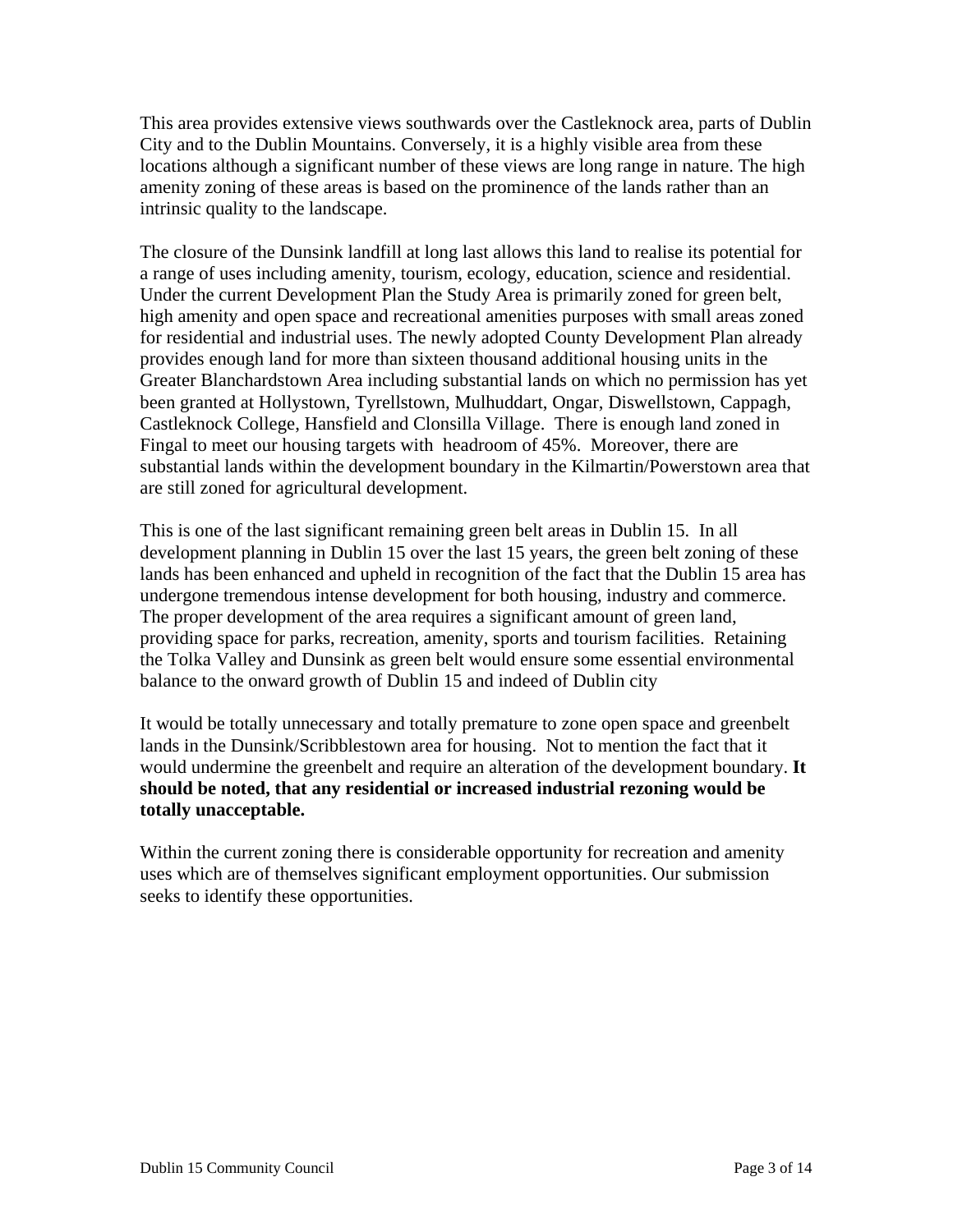# **2.0 Education infrastructure deficit in Dublin 15 area.**

The community council is concerned that the rapid growth of the Dublin 15 area is putting the local educational infrastructure under considerable strain, with clear signs that existing post primary schools will not be able to cope with the numbers of children currently in the primary cycle.

The Dublin 15 population has rapidly grown, based on currently zoned lands and building rates it is likely that the population will exceed 120,000 by 2011. The growth has occurred throughout Dublin 15 with large increases in the Littlepace – Ongar – Hansfield and the Diswellstown areas.

The problem in the Littlepace – Ongar – Hansfield would appear to be in hand with a new post primary school approved, and a site identified to construct the school.

On the other hand the Diswellstown - Castleknock area remains without a clear plan to accommodate the growth in demand. The population increase has naturally resulted in increasing demands for school places with new primary schools established recently:

- $\blacklozenge$  St Patrick's NS (3 class per year with 90 pupils entering post primary from 2009)
- Castleknock Educate Together (currently in start up, with 1 class per year and 2 class per year (60 pupils) entering post primary from 2007)

This year's demand has taken many by surprise with St Patrick's NS planning to take 4 classes of Junior Infants in 2005 and St Mochta's planning to take 3 classes of Junior Infants in 2005 (a total of 210 starting school that year).

Most of the pupils in Castleknock Educate Together and St Patrick's National School will qualify for access to Castleknock Community College as they reside within it's current catchment area. Currently there are  $\sim 1,100$  students in Castleknock Community College, as children graduate from the new primary schools this will result in demand exceeded supply.

This increase in demand for Post Primary education presents an obvious problem as there is no site identified in the current or draft development plan within the Castleknock electoral ward. Having discussed the issue local residents, parents and teachers are opposed to increasing school size beyond the current capacity. Indeed it is felt by some that the school is already too large at 1,100 and operating beyond it's optimum pupil numbers.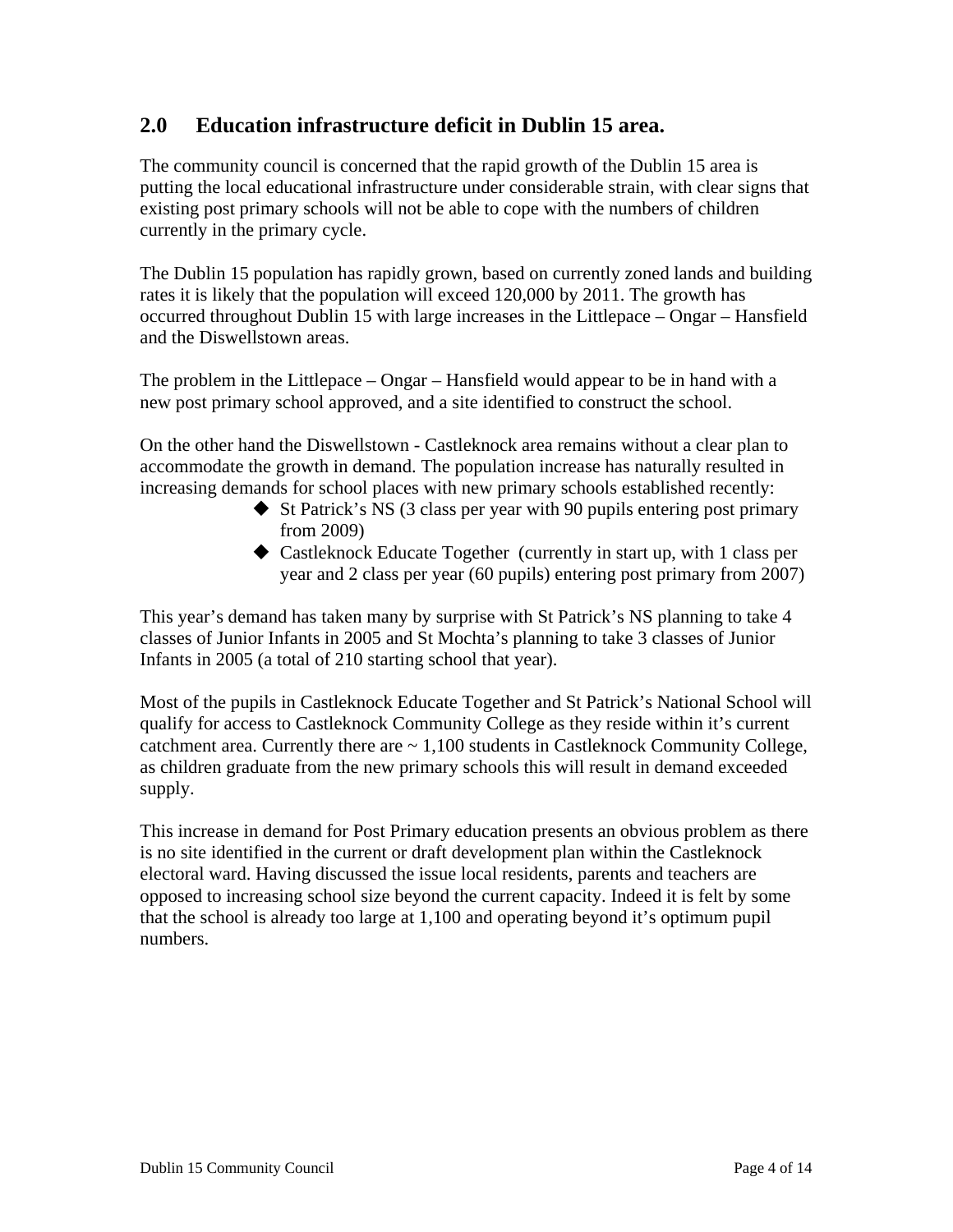To address this issue the community council would like to propose some possible locations for new post primary school for Castleknock / Carpenterstown / Diswellstown area:

- There is no opportunity to either the north or south of the area, as the lands to the north are existing residentially zoned lands, and the lands to the South are constrained by Phoenix Park, Liffey Valley Special Amenity Area, & lands in control of Castleknock College ( a private post primary school).
- West Kellystown These lands are in close proximity to existing schools Castleknock Community College & Coolmine Community College. It is possible to locate a school in these lands however this would concentrate all the schools for the area in close proximity.
- The lands to the East offer the most opportunity with 2 options:
	- o There is a 3 acre reserved site in the Phoenix Park Racecourse development (currently under construction by Flynn & O'Flaherty's). This development is a high rise development with the requirement to retain 30% of the site as open space. The reserved site is less than the 5 acre normally required for a post primary school, however given the nature of the development, may be adequate. A multi story school building with access to the extensive open space for playing facilities may address this issue. The site was originally reserved for a primary school, an alternative site will be required (possibly in the Scribblestown area).
	- o Land in the Scribblestown area, zoned for Green Belt and High Amenity. Within these lands there are several sites that will be suitable for a post primary school site. The main restriction is access from the Castleknock area across the Maynooth railway line and Royal Canal. Access is readily available at:
		- New railway station
		- Ashtown
		- Travellodge roundabout

The issue was discussed in depth at the community council, and the consensus is:

- The growth of the Dublin 15 area has caused a considerable strain on the educational infrastructure, with clear signs that there are not enough post primary school places.
- In addition to the planned post primary school at Littlepace Ongar Hansfield, an additional post primary school is required in the Diswellstown - Castleknock area to educate those children currently in primary schools.
- The lands to the East of Castleknock offer the most opportunity with 2 options, use of the 3 acre reserved site in the Phoenix Park Racecourse development or a new campus in the Scribblestown area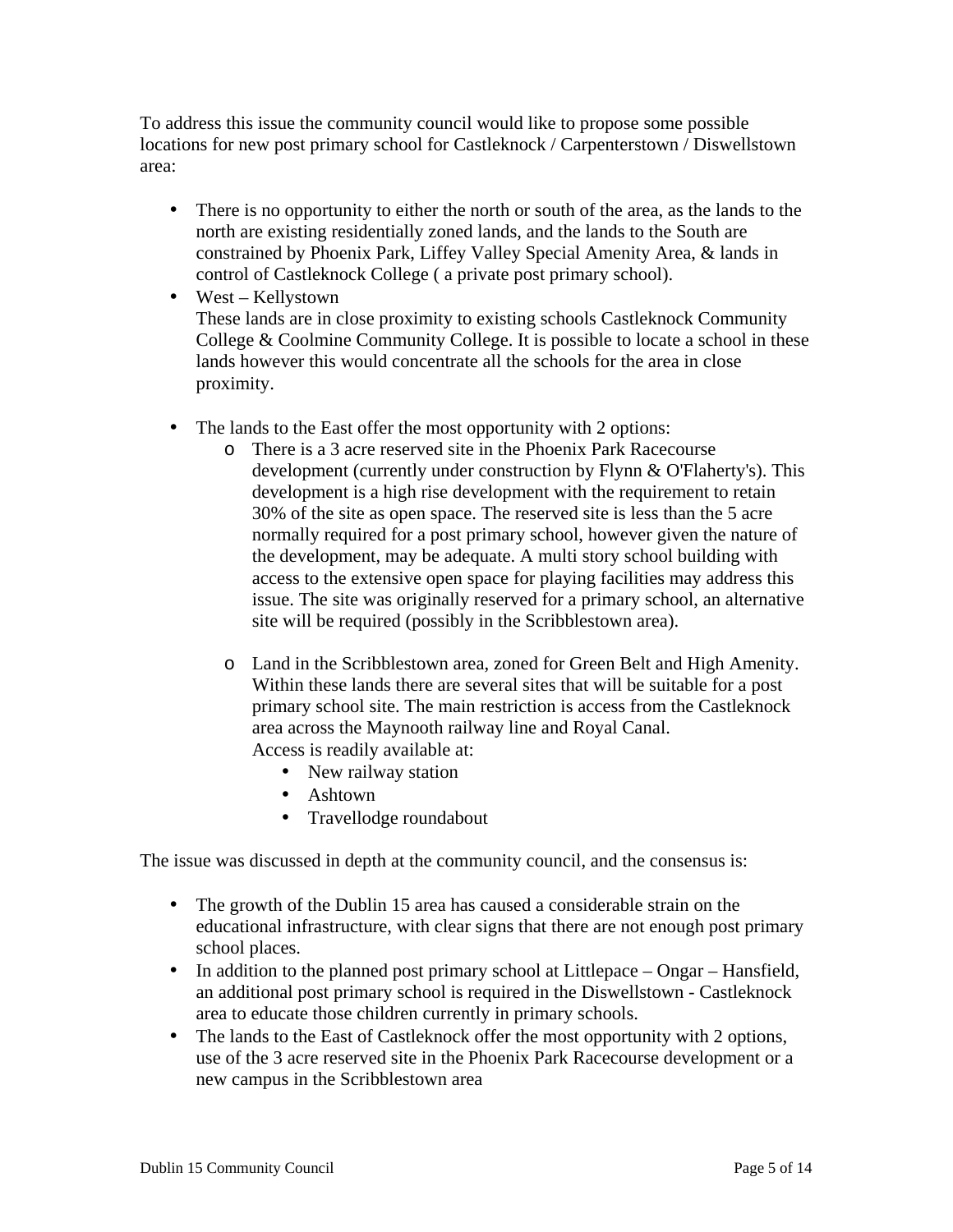# **3.0 Sporting infrastructure deficit in Dublin 15 area.**

#### **3.1 Lack of facilities in the Dublin 15 area**

We would like to drawn attention to The Fingal Sports Strategy 2003-2007 published by the Fingal Sports Partnership (Fingal County Council, the County Dublin VEC and the Campus Stadium Ireland).

The report states (page 10):

*"The largest single issue highlighted by sports clubs across Fingal was the access to, availability of, or the complete lack of facilities available to them to provide for their sport. The range of difficulties relating to facilities and grounds varied from security and safety of premises to lack of changing facilities or parking to unavailability of the desired facilities at appropriate times.* 

*The situation relating to facilities is outlined in greater detail by the Collier & Broderick study. In some parts of the county there are proportionately less facilities per capita (this will be exacerbated by projected population growth) than in older longer established communities. This is the case in many parts of Dublin 15. While particular attention needs to be directed at these areas there are also needs in all of the areas across the county. The Collier & Broderick (p.21, 2002) study illustrates that 3 areas (Blanchardstown, Castleknock and Swords) with the greatest growth in population between 1996 and 2002 are now the most deprived in terms of facilities compared with other parts of the county."*

Chapter 3 page 17 "*In Dublin 15 (greater Blanchardstown and Castleknock) which has 75,000 people and is expected to grow to 100,000 by the end of the decade there very few sports clubs proportionally when compared to the rest of the county. Map 1 illustrates this as there is a higher proportion of sports clubs with their own facilities along the coastal areas and in Swords.* 

In addressing the disadvantage experienced by Dublin 15 and Swords area, we believe that the funding should be targeted at these areas. When we talk of disadvantaged areas, the Castleknock, Castaheany and Swords areas are not areas that are associated with disadvantage. In the past clubs in similar areas would have fundraised to acquire playing fields, facilities etc

The issue that make it very difficult for sporting organizations on their own to provide facilities is the cost of acquiring lands. The situation arises due to speculative pressure on land in proximity to residentially zoned land in the Dublin 15 area which has made it virtually impossible for clubs to purchase their own lands.

In addressing the disadvantage detailed in "Fingal Sports Strategy 2003-2007" experienced by Dublin 15 and Swords area, we believe that the majority of the funding should be focused in these two areas rather than evenly distributed across the county.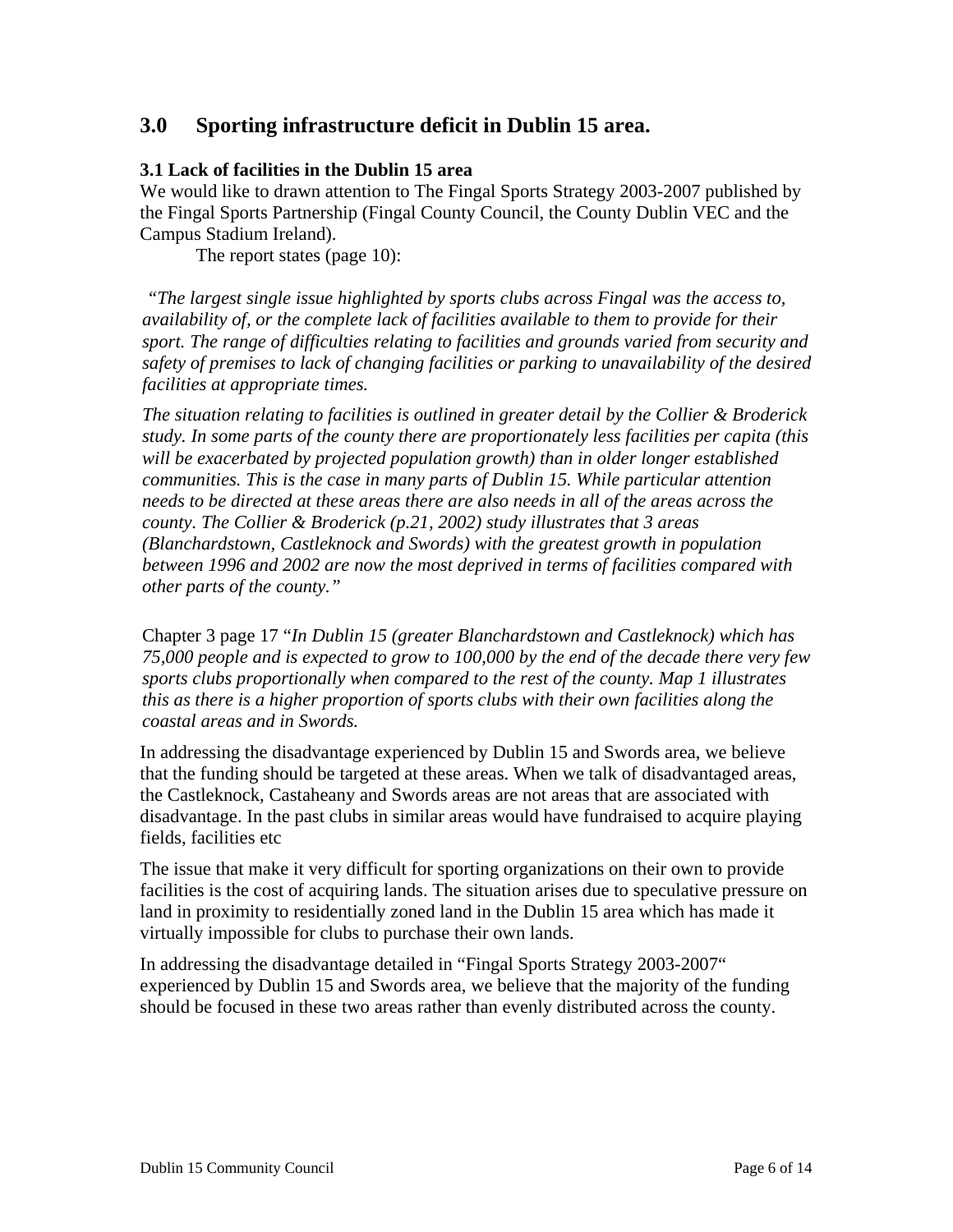# **3.2 Opportunities in the Dunsink – Tolka Valley study area**

The Dublin 15 area is the largest conurbation in Fingal County. It is a satellite town within the Dublin Metropolitan Area, separated by strategic green belts from Finglas to the East (Scribblestown & Dunsink), Phoenix Park to the South East and from Lucan to the South (Liffey valley).

Access to sporting facilities within the Dublin 15 area is a major problem, with all clubs competing for any available Class 1 Open Space. The new Town of Blanchardstown, with a target population of 120,000 is one of the few areas without it's own Urban Park. Tallaght has Tymon Park, Clondalkin has Corkagh Park and Malahide has Malahide Castle and Demisne. When the issue of an urban Park for the New Town is raised, the Phoenix Park is mentioned. The Phoenix Park is a designated National park providing for passive recreation and institutional use. It is impossible for any new club to gain access to it's facilities. In addition, the Pheonix Park caters for the residents of Dublin 7, 8 10  $\&$  20

Playing fields are either in private ownership (i.e. the Garda sports grounds in Westmanstown) or in public ownership in lands that are transferred to Fingal County Council as a result of Class 1 public open space contributions as a result of residential development.

The rapid increase in the value of land in the Dublin area, and the changes in land zoning in the Dublin 15 area in the last 20 years have made it impossible for clubs to purchase land. This means that new clubs are solely reliant on Class 1 Public open space for playing facilities. We are fortunate in the Dublin 15 area to have existing GAA, Soccer and Rugby clubs but we need to maximize participation by ensuring that sufficient playing pitches are available. Land that is suitable for playing pitches in this study area should be acquired for playing pitches and managed by Fingal to address the needs discussed above.

#### **3.3 Lack of community facilities in the Dublin 15 area**

The growing areas of Dublin 15 (i.e. Diswellstown, Castaheany, Ongar, etc.) are generally without community facilities. In addition to the difficulty in establishing these facilities, there is an ongoing difficulty and cost of keeping the facilities open.

The provision of community facilities is being imaginatively addressed by Fingal County Council in combining the design of new schools with community centres where the facility is planned to be available to the wider community in the evenings (Mary Mother of Hope – Littlepace and St Patrick's - Diswellstown). This is a welcome development.

However not all community activities take place in the evening, (Parent & Toddler, Active Retirement, Second chance education). Where possible the pavilions of new sporting facilities should be available to community groups at reasonable cost.

Dublin 15 Community Council requests that Fingal County Council identify lands in Dunsink and the Tolka Valley which are suitable for multiuse sports facilities.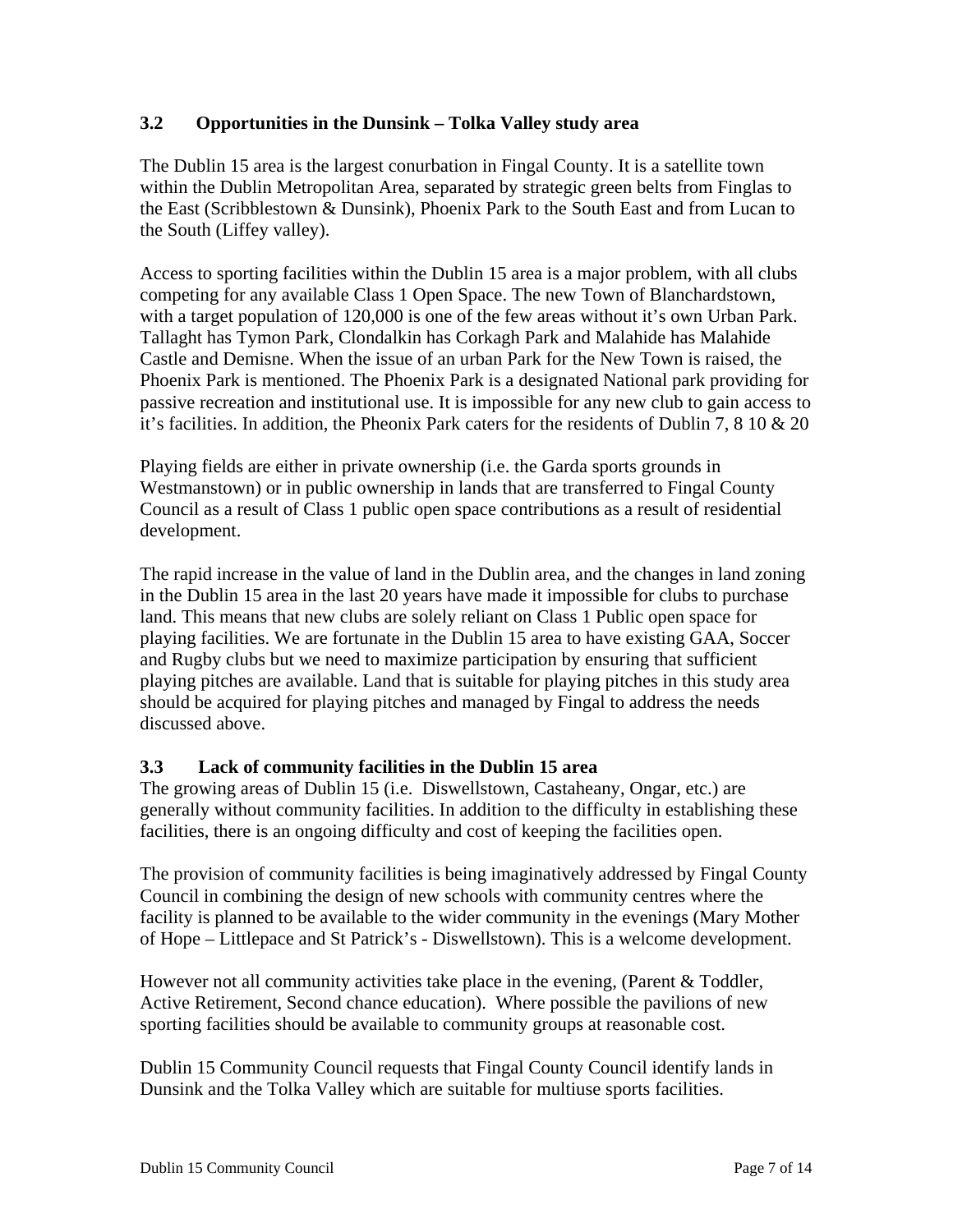Dublin 15 Community Council has lobbied consistently over the years for the protection of the Green Belts surrounding the Greater Blanchardstown area. The location of sporting facilities within the green belt lands is viewed as an acceptable and sustainable land use for this zoning.

If we are to address the disadvantage experienced by residents in Dublin 15 as detailed in the "Fingal Sports Strategy 2003-2007 ", additional sports facilities need to be provided in the green belt lands adjacent and accessible from residential areas. These lands in the vicinity of Dunsink and the Tolka Valley contain an extraordinary range of natural, historical, cultural and recreational opportunities and offer the opportunity to address the needs discussed above.

# **3.4 Urban Park Land**

It is considered that the lands within Dunsink and the Tolka Valley should be identified for an Urban Park to provide active and passive recreational facilities for the residents of the New Town and its environs.

The Urban Park should contain promote an active participation in physical activities. A key strategy in maximizing participation is to encourage minority activities. Many of these activities do not require level land and some may be suitable for the former dump at Dunsink. Suggestions are:

- 3.4.1 Orienteering course.
- 3.4.2 Climbing wall
- 3.4.3 Animal welfare centre, i.e. urban farm where interested people could keep and teend to their animals. There is also a business opportunity to provide kennels where people could leave their pets in during holidays or trips away from home. Indeed there is the potential for animal "crèches" .
- 3.4.4 Incorporate facilities for children / young people for equestrian use similar to the Cherry Orchard Equine, Education and Training Centre (see appendix).

West Dublin used to be horse country, this has disappeared (the former phoenix park racecourse and stud farms of Clonsilla and Ongar have been rezoned for residential development. Castleknock and Luttrellstown, which were once full of stables, have been lost to apartment developments. Developers have closed the Luttrellstown Equestrian Centre soon after buying them. The only stables that remain are at Ashtown and River Road which are within the study area, the sustainability of their access to the phoenix park lands is subject to regular review with the possibility of access denied in the future.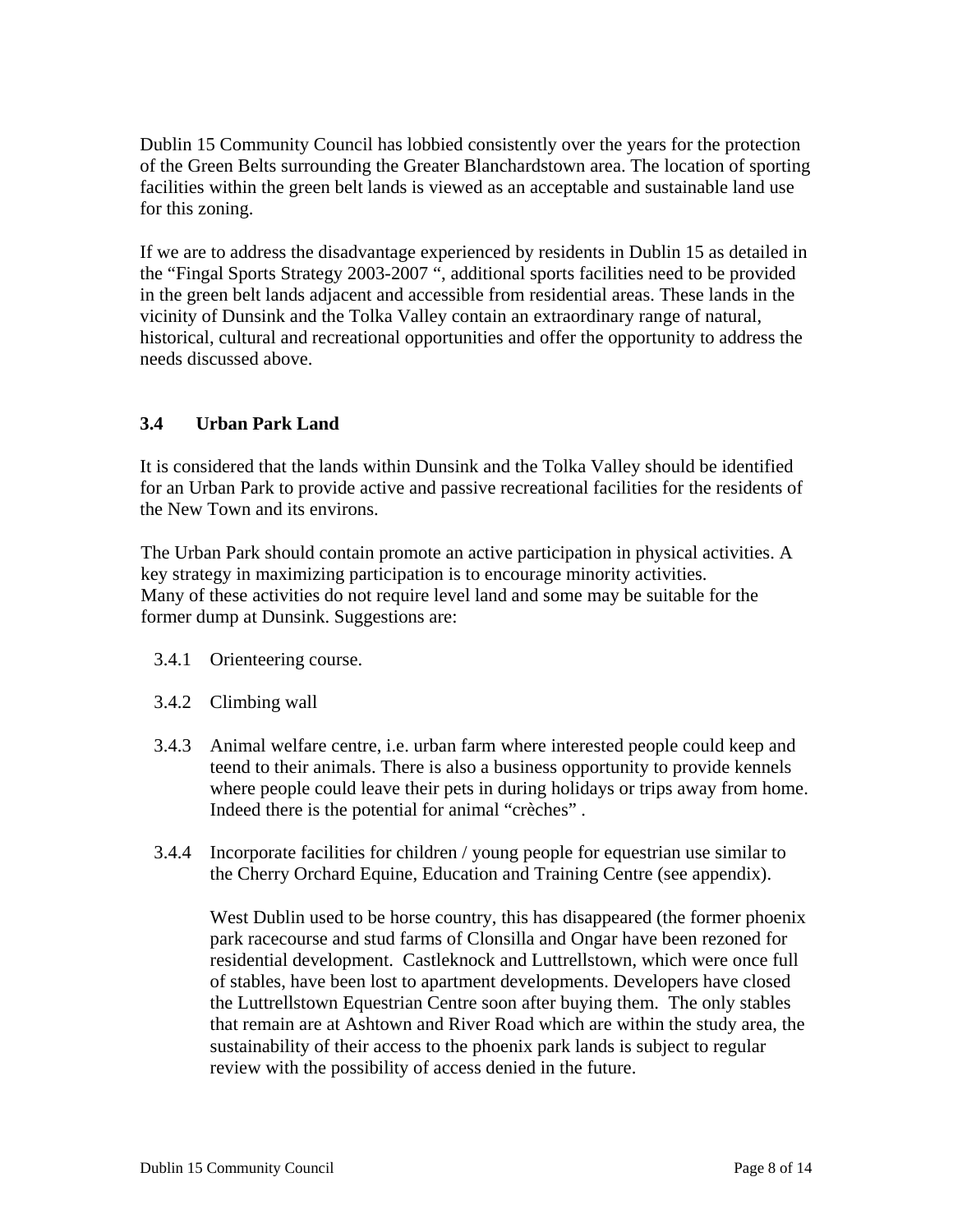There is a youth culture of purchasing horses at the Smithfield markets and grazing them on public or other opportunistic land.

This area offers the possibility to bring horses back to the area. The possibility of trekking linking the private stables with public stabling near Finglas or the M50 should be considered. The municipal stables in Cherry Orchard is proposed as a suitable model for enabling disadvantaged youth to participate.

3.4.5 Motocross runs.

Currently motor bike "scrambling" occurs on a ad hoc bias on unsupervised public open space. Joy riding remains a problem in some estates. This could be contained and directed in a positive direction by providing trails or a motocross racecourse on the Dunsink lands. This could be run on a commercial basis but access needs to be prioritized for youths at risk (i.e. in the Garda JLO).

- 3.4.6 Park to contain walks, wooded areas, child safe play areas and adventure playground, children's cycle routes, picnic areas, gardens and open space. Given the difficulty of finding sites for neighbourhood playgrounds in the Castleknock area there are many suitable sites in the study area.
- 3.4.7 Ensure that there are multi use facilities available for all sporting codes. Cater for less popular sports e.g., basketball, tennis, volleyball, martial arts, hockey, cricket, bowls, archery etc.
- 3.4.8 Develop angling and water sport at appropriate locations along Tolka Valley and Royal Canal. Build on the recent project of involving local youth in the stocking of local rivers by establishing relationships with underprivileged youth. Consider a municipal canoe club.
- 3.4.9 Adventure playground. A model is the Clara/ Laragh playground in Co Wicklow, which is run on a commercial basis. A similar development in these lands would have the commercial advantage of proximity to major urban centres.
- 3.4.10 Paintball many of the sites are suitable for this type of activity which has obvious commercial potential.
- 3.4.11 Facilities for teenagers, rollerblade or skateboard areas. Places that provide a "cool" atmosphere that will appeal to teenagers as being a steep up from a children's playground and that will provide an alternative to the pub culture.

Our recommendation is that Fingal work with local post primary schools to get transition year students to design a playground specifically for teenagers, with the winning design selected by the students.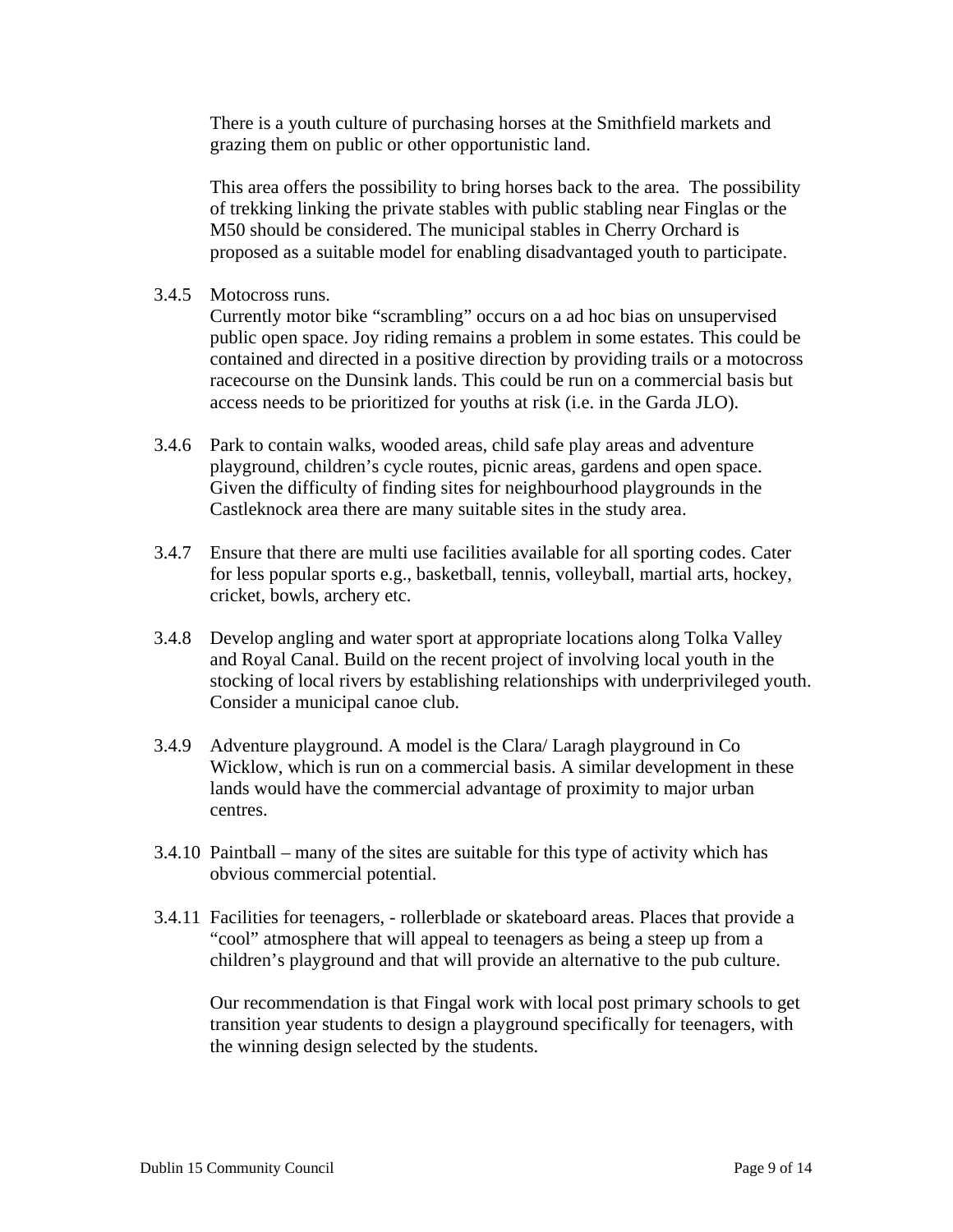3.4.12 Facilities for the elderly, a safe supervised environment with a walk that is undemanding – i.e. level and easily accessible. A rose garden or other visual attraction would complement this. This may be linked with the objective in the County Development Plan which provides for a nursing home to be built on Scribblestown Road.

#### 4.0 **Theme park based around the Dunsink Observatory.**

Interpretive centre based around the Dunsink Observatory with a Science, Space & Planetary theme.

Built between 1783 and1785, Dunsink Observatory is the oldest scientific institution in Ireland. Today it is home to the astronomy section of the school of Cosmic Physics for the Dublin Institute of Advanced Studies. Dunsink's claim to fame includes involvement in the first Irish space experiment aboard the shuttle Challenger in 1988. It was also home to famous mathematician and physicist, Sir William Rowan Hamilton.

Dunsink is currently open on a limited basis (the first and third Wednesday of each winter month – October to the end of March). There is the opportunity to develop an interpretive centre for Irish science and technology based around this historic site and its most famous mathematician and physicist. This could be modelled on the Science Museum is known as Techniquest. It's web address is www.tquest.org.uk

*Techniquest is a science discovery centre, designed to engage people of all ages in science through interactive exhibits and live demonstrations. As well as 160 hands-on exhibits, we host a unique programme of special events for families and leisure groups. This includes captivating shows in the Science Theatre, fascinating tours of the universe in the Planetarium and a chance for visitors to experiment in the Laboratory and Discovery Room. During term-time, Techniquest run theme weeks for school groups on a range of topics aimed at every age from pre-school to post-16. There is also an active outreach programme, through which Techniquest activities and equipment tour venues throughout the UK*.

Techniquest have had 2.5 million visitors since first opened in 1986. Every year about half a million people around the world get a "Techniquest experience" of some kind.

In discussions with the technology based employers in Blanchardstown they have expressed concern at the lack of science and mathematics interest and achievement in post primary students. The recent Leaving Cert results show a reduction in applicants for Science courses in our third level institutions. Fingal Co. Co. could be at the fore in encouraging interest in Science among young people by promoting a "Techniquest" adjacent to Dunsink

We believe that the technology based employers in Blanchardstown would be well disposed to part funding a interpretive centre for Irish science and technology.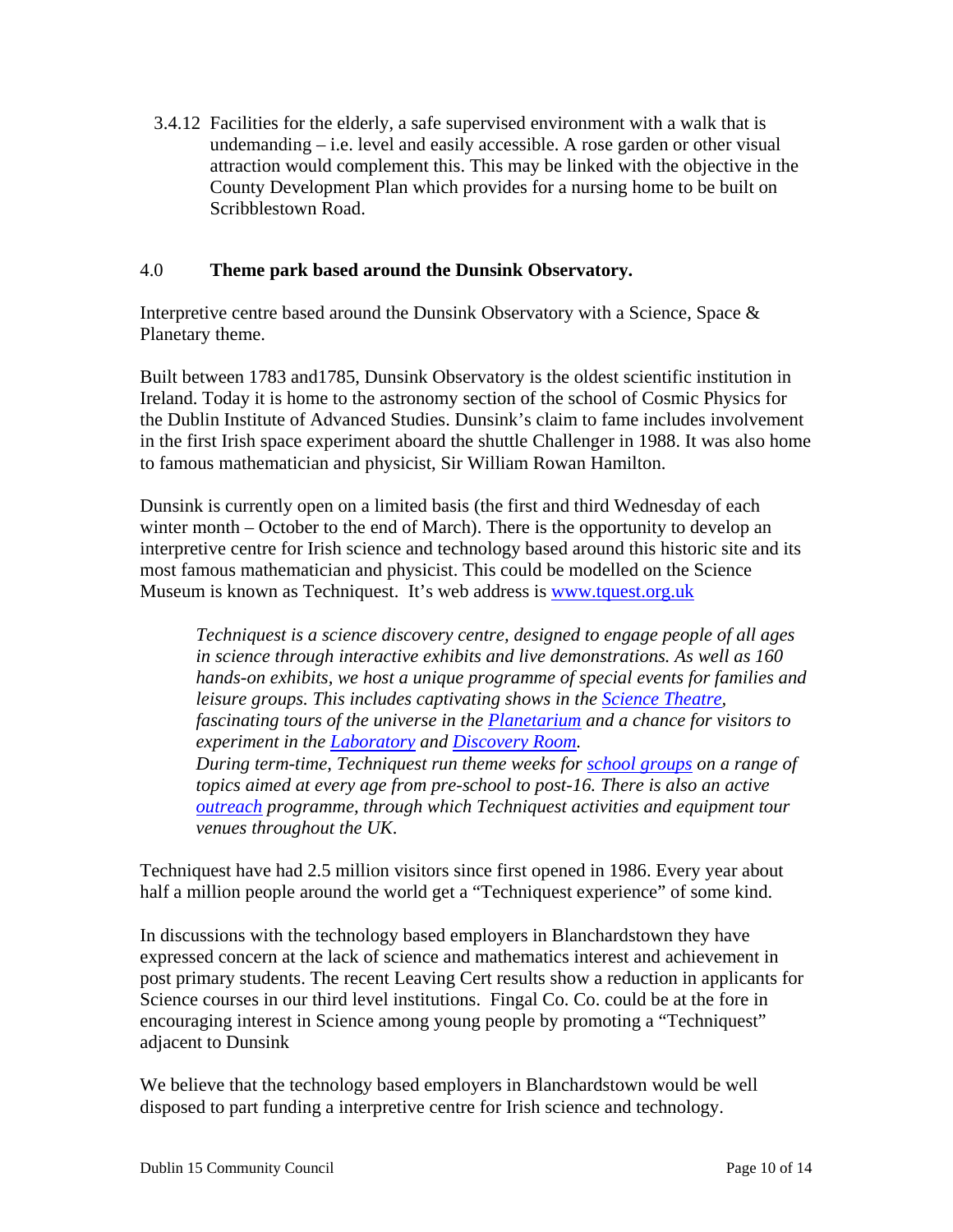## 6.0 **Urban forest**

The former landfill site at Dunsink may be suitable for an urban forest. This could be a source of revenue for Fingal as forestry represents an excellent long-term investment with attractive returns and taxation benefits. Investing in Forestry makes sound commercial sense and can be viewed as a hedge against inflation. Typical returns, net of inflation, are in the range of 5% to 7% depending on species, land quality and other circumstances. Coillte can offer professional advice on the investment opportunities that are available from forestry (Afforestation grants and Premium Schemes currently on offer).

A successful example of this type of project is the 85ha Carrickgollogan wood in south County Dublin. The rationale for selecting Carrickgollogan Wood for this project was based on: its popularity as a recreational forest; its location on an urban fringe; and the increasing levels of vandalism.

The pilot project offered a novel approach to Coillte and local communities to conserve the natural assets at Carrickgollogan and enhance the enjoyment of the forest and countryside for all concerned. Contacts are Michael O'Brien, Coillte Eastern Region Manager and Tim O'Regan, Coillte forest manager.

We believe that the urban forest combined with the following segregated activities is a suitable use for the lands:

- Motocross track,
- Mountain biking track,
- Bridal path.
- Orienteering course
- Archery.

# **7.0 The Royal Canal and Canal Banks**

The Royal Canal has the potential to be one of Fingal's finest amenities. However, is has been neglected and is under-utilised. Progress in implementation of the RPS Cairns Study for the development of the canal as an amenity is painfully slow.

The canal banks should be opened up to the public with the walkway upgraded, explanatory plaques provided along the route and a cycle lane put in place. There are some very wide grassed areas along the canal bank that could be brought into better use as picnic areas, etc. There is also the possibility of providing a walking link from the N3 at the new railway station via the Canal to the Tolka River.

The protection of the existing mature tree belt and hedgerow is essential as is a Nature Conservation Management Plan for this part of the canal.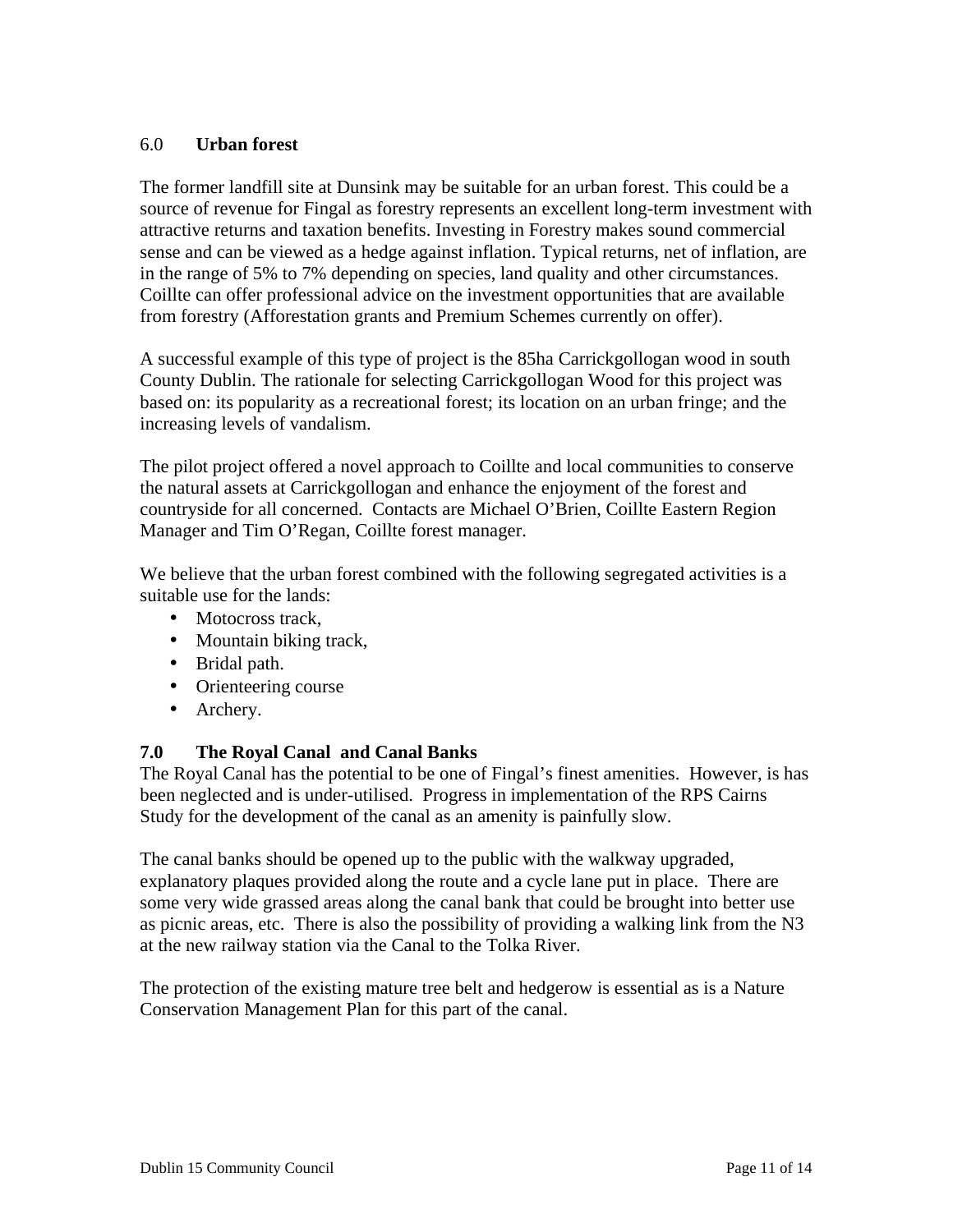## **8.0 Access & security issues**

The security issues on the subject lands have been extensively documented in local and national media. For these Dunsink and the Tolka Valley lands to meet their potential, the following issues need to be addressed:

- 8.1 Security.
	- Policing & park ranger service along the lines of the OPW support for the Phoenix Park.
	- Controlled access to the facilities whether on an individual development or an area based (like the access to the Snugbrough Industrial Estate).
	- Secure boundaries so that the controlled access can be effective.
	- CCTV at locations at risk from vandalism.
	- Need active observation, Fingal can not rely on passive observation.
- 8.2 Vehicular Access
	- Vehicular access to the recreational zones to be provided from Dunsink Lane rather than River Road. River Road is narrow & lacks footpaths while, in contrast, Dunsink Lane is a good road with connection to the N3 form a roundabout.
	- Clear strategy on re-opening Dunsink Lane or alternative main access.
- 8.3 Car Parking
	- Provide car parks at strategic locations along Dunsink Lane with short access roads to serve specific facilities such as clubhouses for new recreational facilities. These should generally be located as close as possible to the Dunsink lane which will function as a 'vehicular spine road' to reduce the impact of vehicular traffic into the area.
- 8.4 Pedestrian/Cycle routes
	- A network of pedestrian/cycle routes to provide access into and through the recreational areas. Locations are suggested along River Road where such routes could commence, but detailed site investigation will be necessary to determine the exact location for such routes. However, because of the poor horizontal alignment of River Road, it is recommended that car parks should be provided at entrance points only where the routes meet River Road (Castleknock, Pelletstown / Ashtown, Finglas).
	- Linkage to the public open space in the Phoenix Park racecourse site (north of the N3).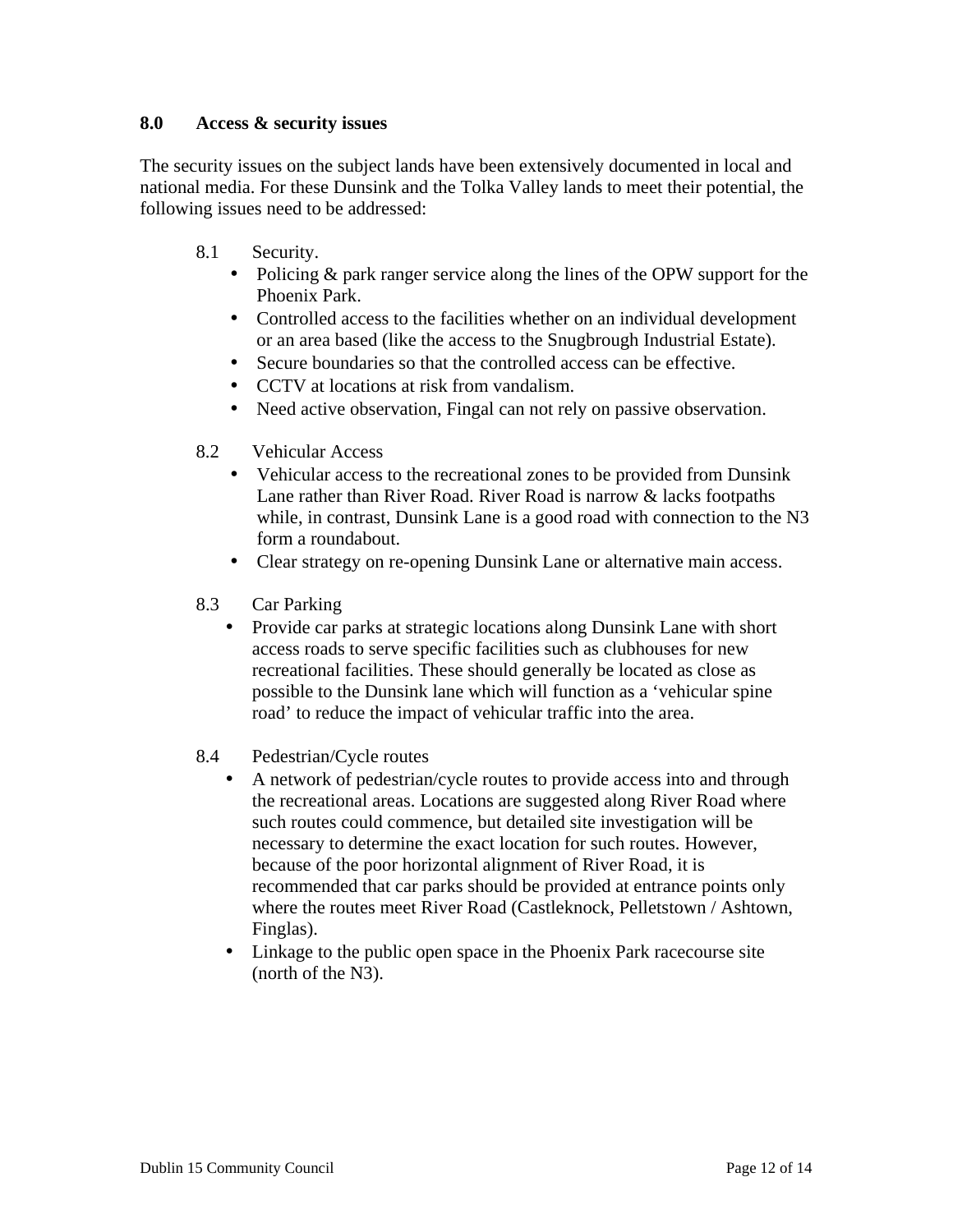# **9.0 VIEWS AND PROSPECTS**

Important views to be protected include the following

- The Dunsink landfill provides a local high point of 94 metres giving a panoramic viewing point with views of a large part of Fingal, incl. Dublin Airport and the future National Sports Stadium. It is recommended that this viewing point is developed as a recreational attraction within the area, linked in with the internal network of pedestrian routes.
- View from the Southwest in north eastern direction, providing a view of the Dunsink Observatory.
- View from Elmgreen Golf Club access road in south eastern direction, providing a scenic view to the Dublin Mountains
- View from entrance drive to Cappagh Hospital, in southern direction, providing a scenic view of the Dublin Mountains.
- View from eastern site boundary in south western direction, providing a scenic view of the Dublin Mountains.

# **Proposed Suburban Centre area deleted prior to adopting the current development plan**

- This area is located between the N3 and Royal Canal and currently accommodates the Travel Lodge, Esso garage, and a traveller halting site. This site is totally inappropriate for a Suburban Centre. A mixed development such as this would clog up the junction and would blight both the canal and Tolka Valley. .
- The importance of preserving views across the Tolka Valley should be paramount.

# **10.0 Funding of proposed developments.**

In our proposal there are mixtures of commercially attractive projects that will generate their own funding and projects that will require public funding.

We recommend that Fingal approach Dublin City Council to jointly fund those projects that require public funding. There is a clear benefit to adjacent areas within the Dublin City Council boundary. We understand that precedence exists for this type of arraignment (where developments in Wicklow in the vicinity of Britas Bay were funded by Dublin local authorities in the past).